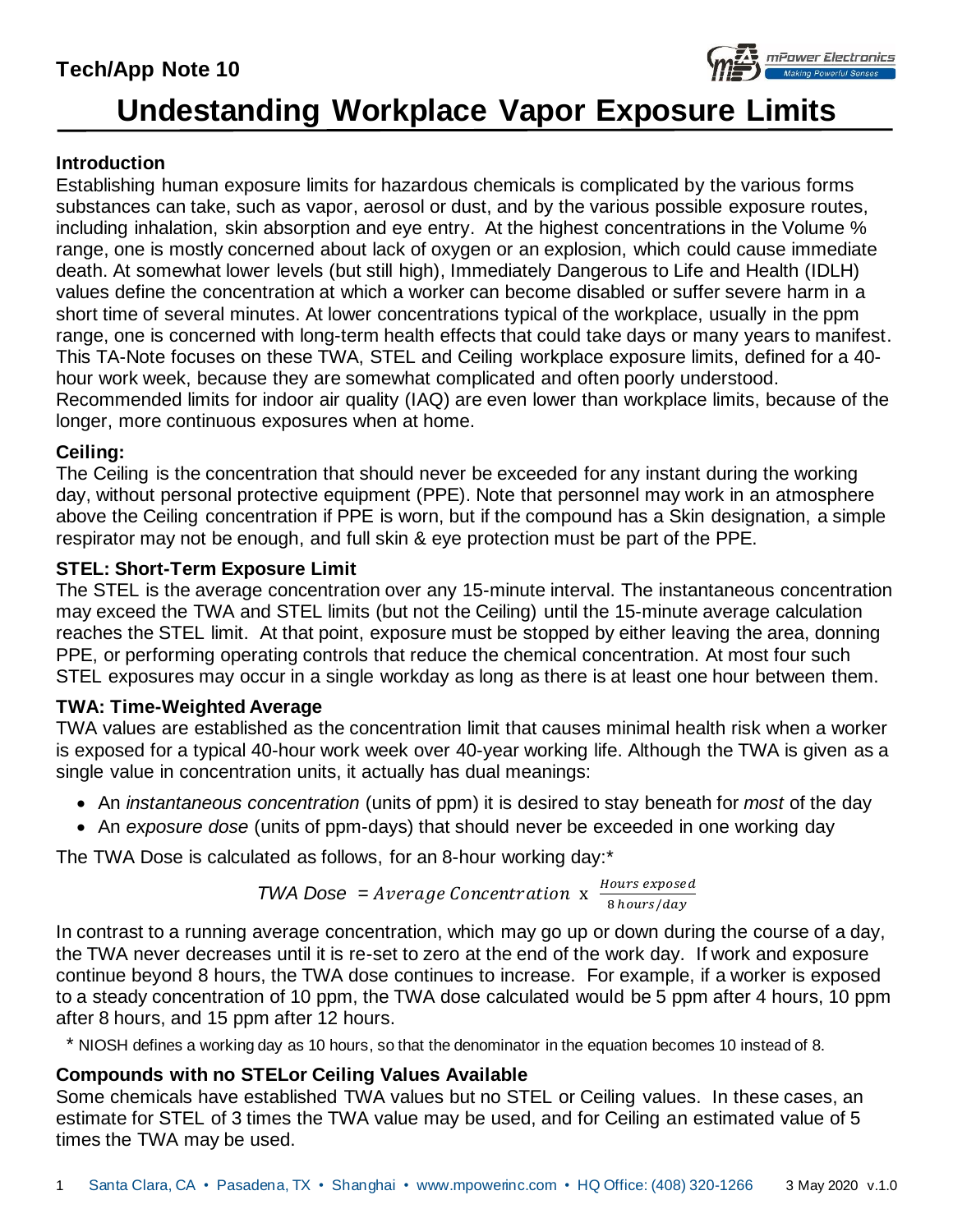# **Summary of TWA-STEL-Ceiling Use in Practice**

- 1) The preferred goal is to maintain the chemical concentration below the TWA Concentration Limit for as much of the work day as possible
- 2) Any number of nstantaneous excursions over the TWA up to the Ceiling are allowed as long as the calculated 15-min average (STEL Reading) does not exceed the TWA.
- 3) STEL Readings may exceed the TWA as long as they do not exceed the STEL Concentration limit, and may remain there for at most 15 minutes and then must drop again below the TWA.
- 4) Once the STEL Reading has exceeded the TWA, a STEL Excursion has occurred. Up to four STEL Excursions may occur during the work day as long as one hour has elapsed between the end of one excursion and the beginning of the next.
- 5) If at any time the instantaneous reading exceeds the Ceiling, or the STEL Reading exceeds the STEL limit, the exposure must be stopped until the concentration is reduced below the TWA.
- 6) As soon as the TWA Exposure Dose has exceeded the TWA, all exposure must be halted for the rest of the work day.

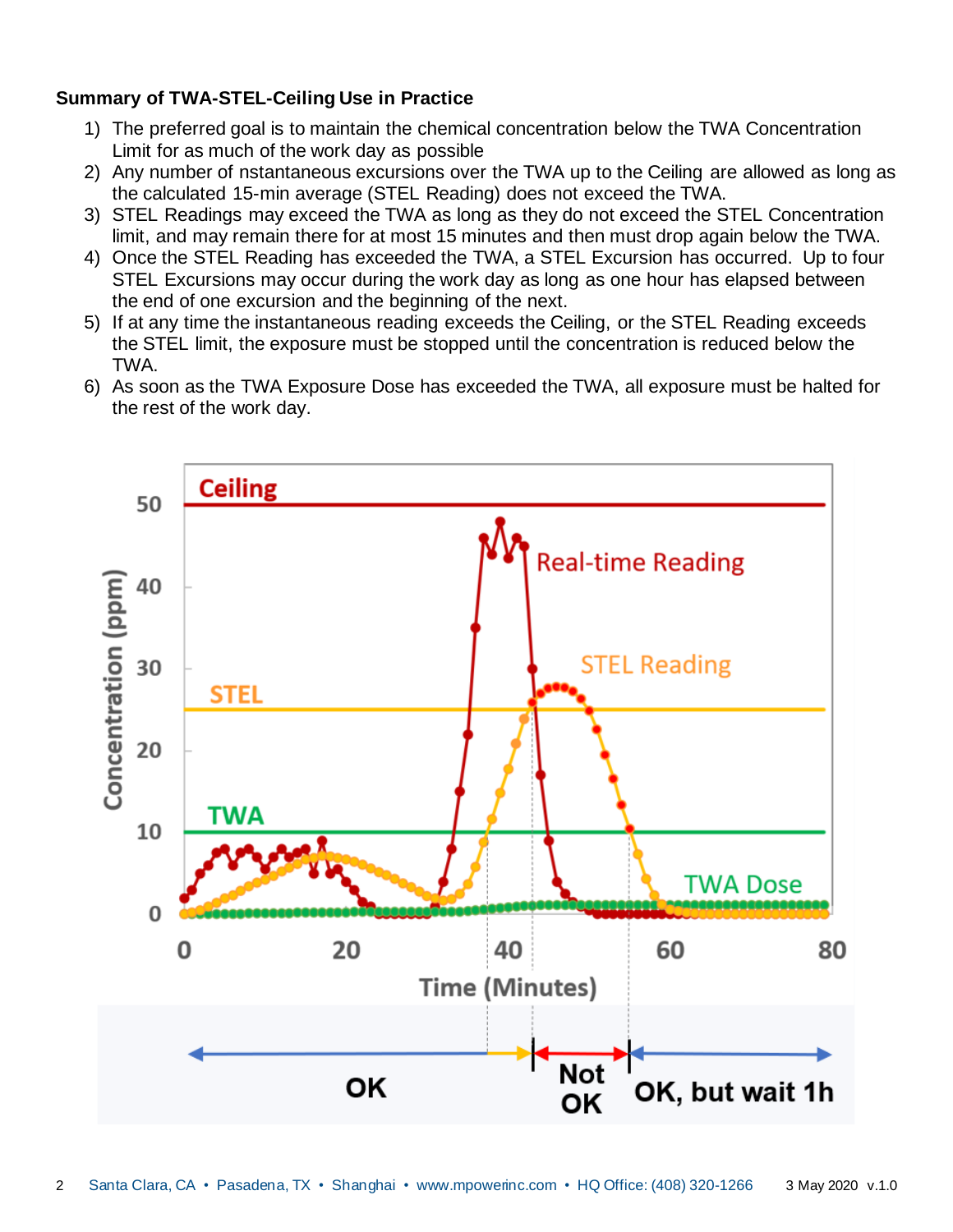# **Example**

The figure above illustrates how exposure limits are applied, using a hypothetical compound with TWA of 10 ppm, STEL of 25 ppm and Ceiling of 50 ppm. The red dots are simulated real-time concentration readings, which can never be allowed to exceed the Ceiling. The STEL readings lag the real-time readings because of the 15-minute averaging delay. The bar graph beneath the main plot indicates that exposures are acceptable up to about 38 minutes, when the STEL readings exceed the TWA and a 15-minute countdown begins for the readings to drop back below the TWA. But in this example, the STEL Readings exceed the STEL Limit, and workers must either leave the exposure area or don PPE. Work may resume (or PPE removed) at about 55 minutes when the STEL Readings drops back below the TWA. The exposure between 38 and 42 minutes is considered a STEL Exposure, which may not be allowed to occur again until at least one hour has passed at sub-STEL concentrations. During this whole time the TWA exposure dose (green dots) is low compared to the real-time concentrations because the exposure time is only a small fraction of an 8-hour day.

The figure below is another example, continuing to 8 hours, showing four STEL Excursions above the TWA. Work may continue through the last three excursions because the STEL Readings remain below the STEL Limit and they are spaced by at least one hour. Note that the brief spikes above the TWA at about 25 minutes do not count as STEL Excursions because the 15-minute average remained below the STEL limit. Finally, at about 460 min (7.7 hours), the TWA Dose reaches the TWA limit and all exposure must stop until the next day.